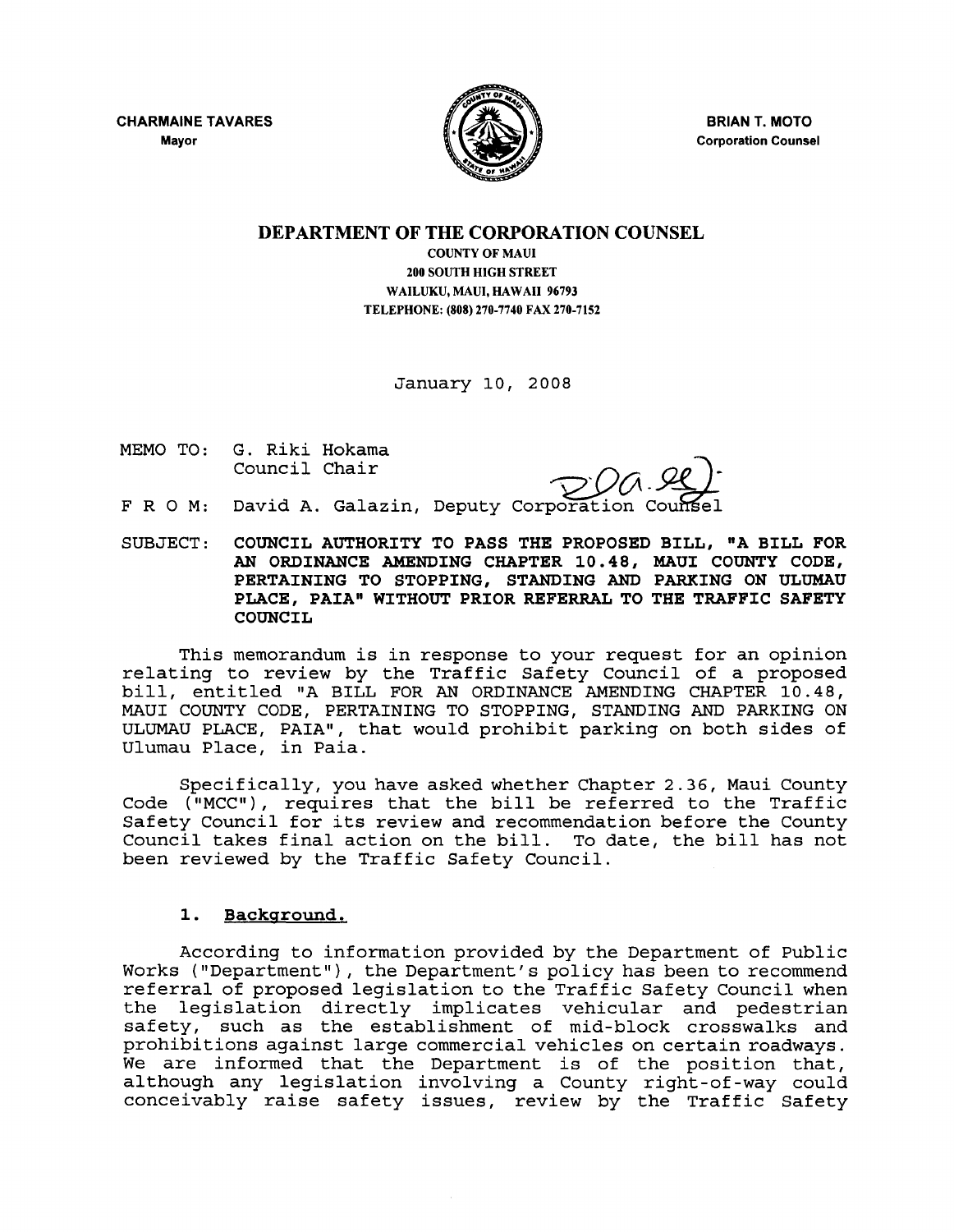G. Riki Hokama, Council Chair January 10, 2008 Page 2

Council of all such legislation is unnecessary, unduly cumbersome,<br>and not warranted under the Maui County Code. The Department's and not warranted under the Maui County Code. current practice is to forego Traffic Safety Council review when the impetus for <sup>a</sup> proposed bill is something other than traffic safety and when traffic safety issues play only <sup>a</sup> peripheral role.

At the Public Works and Facilities Committee meeting on December 5, 2007, the Director of Public Works and representatives from the Department of Police recommended that the proposed bill be passed due to the substandard width of Ulumau Place and the problems that emergency vehicles currently face in attempting to maneuver on the road when cars are parked on either side of the road.<sup>1</sup> The Director of Public Works described the roadway width as varying between 8 and 20 feet, and the Committee "discussed the importance of maintaining adequate clearance for emergency vehicles, and noted that the Department of Fire and Public Safety generally requires <sup>a</sup> minimum roadway width of <sup>20</sup> feet for their vehicles, and that prohibiting parking will improve access along this nonconforming street.  $"$ <sup>2</sup> In accordance with the recommendations of the Director and the Department of Police, the Committee voted to recommend passage of the proposed bill.

## 2. **Chapter 2.36, MCC, reauires that matters relating to traffic safety be first reviewed by the Traffic Safety Council.**

Chapter 2.36, MCC, establishes the County Traffic Safety Council, and delineates its powers and responsibilities. Section 2.36.020, MCC, states:

#### **Traffic safety measures - Procedure.**

All matters referred to the County council on traffic safety measures shall first be referred to the traffic safety council for its recommendation.

Chapter 2.36, MCC, does not define the term "traffic safety measures" . <sup>3</sup>

- $1$  Committee Rep. No. 07-163, at 2-3 (Dec. 21, 2007).
- <sup>2</sup> Committee Rep. No. 07-163, at 2-3 (Dec. 21, 2007).

<sup>3</sup> §286-6, Hawai'i Revised Statutes, which establishes county traffic or highway safety councils, does not provide <sup>a</sup> definition of "traffic safety" or "highway safety", either.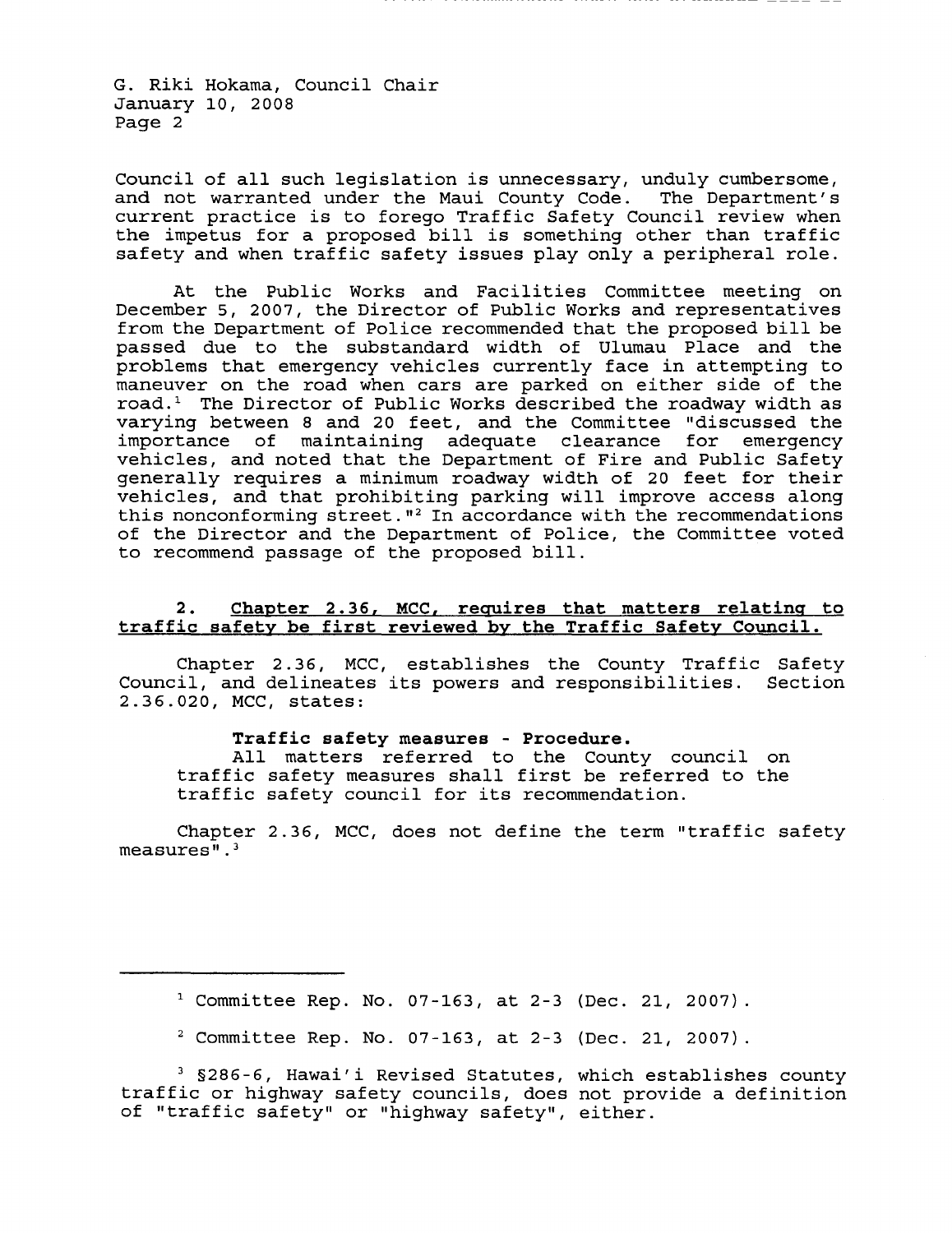G. Riki Hokama, Council Chair January 10, 2008 Page 3

## **3. Under state law, the County may prohibit parking for either traffic safety reasons or for regulation of the free flow of vehicles.**

Section 291C-111(a) , Hawai'i Revised Statutes, pertaining to the Statewide Traffic Code, states, in part:

With respect to highways under their respective<br>jurisdictions, the director of transportation is director of transportation authorized to and the counties by ordinance may prohibit addingtrace to and the countres by cremance may promibite<br>or restrict the stopping, standing, or parking of vehicles where the stopping, standing, or parking is<br>vehicles where the stopping, standing, or parking is dangerous to those using the highway or where the stopping, standing, or parking of vehicles would interfere unduly with the free movement of traffic....

The statute clearly contemplates that some ordinances prohibiting parking may be for safety reasons, where to allow parking would be "dangerous to those using the highway", and other parking prohibitions may be for reasons related to the "free movement" of vehicles on a roadway. Distinguishing between such reasons is often difficult, in practice.

**4. The final determination as to whether the subject bill is or is not <sup>a</sup> traffic safety measure rests with the Council, and if the Council determines that the bill is intended to address or correct <sup>a</sup> traffic safety issue (a determination that would appear to be supported by the Committee Report), then the bill should be referred to the Traffic Safety Council.**

Chapter 2.36, MCC, does not elaborate as to what constitutes <sup>a</sup> "traffic safety measure". As reflected in Committee Report No. <sup>07</sup> -163, however, the Public Works and Facilities Committee was concerned with the substandard width of Ulumau Place and the inability of vehicles, especially emergency vehicles, to easily navigate their way along the entire length of Ulumau Place. Based on the Committee'S findings, there appears to be sufficient facts and reasons to characterize the bill as <sup>a</sup> traffic safety measure. We further observe that the fact that the bill concerns parking along <sup>a</sup> roadway does not mean that it is not <sup>a</sup> "traffic safety Indeed, if Council's intent is to address or correct traffic safety issues, the bill should be referred to the Traffic Safety Council pursuant to Chapter 2.36, MCC. This referral may be prudent in light of the Director's testimony that Ulumau Place is